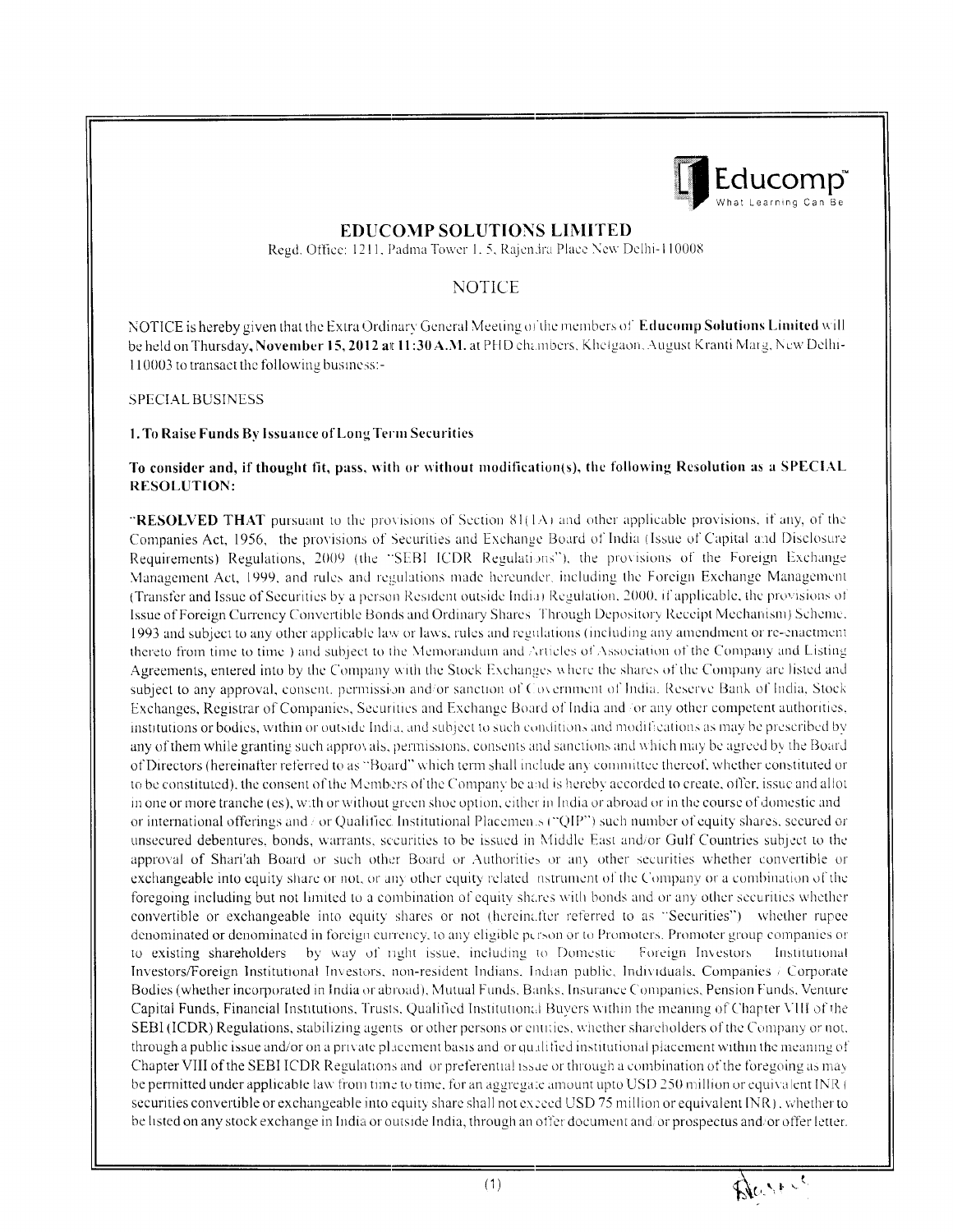and/or Placement Document and /or offering circular, and/or on public and/or private or preferential basis, at such price or prices and on such terms and conditions including security, rate of interest etc, as may be decided by and deemed appropriate by the Board as per applicable law.

RESOLVED FURTHER THAT in case of a Qualified Institutional Placement pursuant to Chapter VIII of the SEBI **ICDR** Regulations,

the allotment of specified securities shall only be to Qualified Institutional Buyers within the meaning of Chapter  $\ddot{\cdot}$ VIII and the relevant date for the determination of the price of the equity shares to be issued or issued pursuant to conversion, shall be the date on which the board decides to open the issue of securities or the date on which the holders of convertible securities, if applicable, become entitled to apply for equity shares.

The allotment of specified securities shall be completed within twelve months from the date of this resolution, in such a way that the Securities to be issued shall not entitle the company to raise an amount of more than 5 (five) times of the net worth of the company as per the latest audited accounts.

÷ The Equity Shares or the fresh equity shares allotted on the conversion of the warrants or other convertible instruments shall rank pari passuan all respects with the then existing equity shares of the Company.

The Securities, if allotted to Qualified Institutional Buyers, shall not be sold, transferred, hypothecated or encumbered in any manner during the period of lock-in provided under Chapter VIII of the SEBI ICDR Regulations except to the extent and in the manner permitted hereunder.

The offer, issue and allotment of the Securities, and the fresh equity shares to be issued on conversion of the warrants or other convertible instruments shall be made at such time or times that the Board of Directors or the Committee may in their absolute discretion decide, subject to the SEBI ICDR Regulations and other applicable laws, and the terms agreed between the Board of Directors and the proposed Allottees of the Securities.

**RESOLVED FURTHER THAT** in case of an issuance of FCCBs/ADRs/GDRs, the relevant date for the determination of the issue price of the securities offered, shall be determined in accordance with the Issue of Foreign Currency Convertible Bonds and Ordinary shares (through Depository Receipt Mechanism) Scheme, 1993 as may be amended from time to time.

RESOLVED FURTHER THAT in case of Securities to be issued in Middle East and/or Gulf Countries, the issuance of such securities shall be in accordance with the SEBI Laws and as per the applicable laws of Shari'ah Board or such other Board and/or authorities.

**RESOLVED FURTHER THAT** the issue of Securities shall be subject to the following terms and conditions:

The Securities shall be subject to the provisions of Memorandum and Articles of Association of the Company and in accordance with the terms of the issue; and

The number and/or price of the Securities shall be appropriately adjusted for corporate actions such as bonus issue, rights issue, stock split, merger, demerger, transfer of undertaking, sale of division or any such capital or corporate restructuring.

**RESOLVED FURTHER THAT** without prejudice to the generality of the foregoing, issue of the securities may be done upon all or any terms or combination of terms in accordance with international practices relating to the payment of interest, additional interest, premium on redemption, prepayment or any other debt service payments and all such terms as are provided customarily in an issue of securities of this nature.

RESOLVED FURTHER THAT the Company may enter into any arrangement with any agency or body authorized by the Company for the issue of depositary receipts representing the underlying equity shares issued by the Company in registered or bearer form with such features and attributes as are prevalent in international capital markets for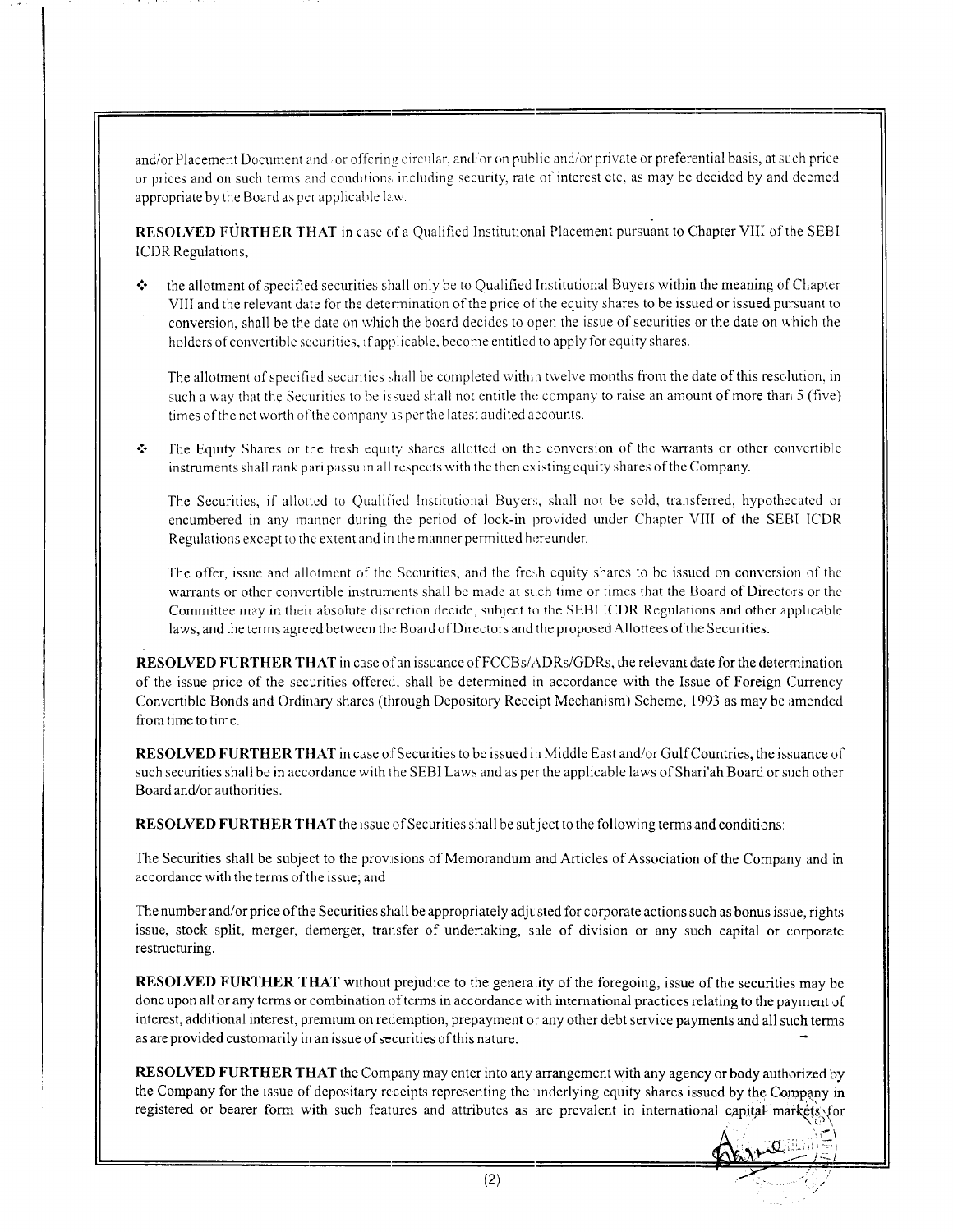instruments of this nature and to provide for the tradability of free transferability thereof as per international practices and regulations (including listing on one or more stock exchange(s) inside or outside India) and under the forms and practices prevalent in the international markets."

"RESOLVED FURTHER THAT the Board be and is hereby authorised to finalise and approve the offering circular or registration statement or prospectus or placement document or term sheets or agreements or deeds or otherwise in respect of the proposed issue and / or restructuring of the Securities and to authorise any director or directors of the Company or any other officer or officers of the Company to sign the above documents for and behalf of the Company together with the authority to amend, vary or modify the same as such authorised persons may consider necessary, desirable or expedient and for the purpose aforesaid to give such declarations, affidavits, certificates, consents and/or authorities as may, in the opinion of such authorised person, be required from time to time, and to arrange for the submission of the offering circular or registration statement or placement document or term sheets or agreements or deeds or otherwise, and any amendments and supplements thereto, with any applicable stock exchanges, government and regulatory authorities, institutions or bodies, as may be required."

RESOLVED FURTHER THAT for the purpose of giving effect to the above, the Board/the Committee be and is hereby authorized on behalf of the Company to take all actions and do all such acts, deeds, matters and things as it may, in its absolute discretion, deem necessary, desirable, incidental or expedient to the issue or allotment of the aforesaid Securities and to resolve and settle all questions and difficulties that may arise in relation to the proposed issue, offer and allotment of any of the said Warrants, the utilization of the issue proceeds and to do all acts, deeds and things in connection therewith and incidental thereto as the Board in its absolute discretion may deem fit, without being required to seek any further consent or approval of the members or otherwise to the end and intent that they shall be deemed to have given their approval thereto expressly by the authority of this resolution.

RESOLVED FURTHER THAT the Board be and is hereby authorised to delegate all or any of the powers conferred by this resolution on it, to any Committee of Directors, any other Director(s) or officer(s) of the Company to give effect to the aforesaid resolution."

### 2. To Enhance the Borrowing Limits of the Board of Director of the Company

#### To consider and if thought fit, pass, with or without modification, the following Resolution as an ORDINARY **RESOLUTION:**

"RESOLVED THAT pursuant to the provisions of Section 293(1)(d) and other applicable provisions, if any, of the Companies Act, 1956 (including any statutory modification(s) or re-enactment thereof for the time being in force). authority and consent of the members of the Company, be and is hereby accorded to the Board of Directors of the Company (hereinafter referred to as "the Board", which term shall melude any committee constituted by the Board or any person(s) authorized by the Board to exercise the powers conferred on the Board by this Resolution), to borrow and raise such sum or sums of money or monies from time to time as may be required for the purpose of business of the Company notwithstanding that the money or monies to be borrowed by the Company (apart from temporary loans obtained from the Company's bankers in the ordinary course of business) will exceed the aggregate of the paid-up capital of the Company and its free reserves, that is to say, reserves not set apart for any specific purpose, provided that the aggregate of such borrowings shall not exceed Rs.5000 C rores at any point of time.

**RESOLVED FURTHER THAT** for the purpose of giving effect to the above resolutions, the Board of Directors or Committee or persons authorized by the Board be and are hereby authorized to finalize and execute any and all agreements and documents, necessary for creating mortgage and or charges as aforesaid and to do all such acts, deeds. matters and things as it may in its absolute discretion consider necessary, proper or desirable and to resolve any question. difficulty or doubt relating thereto, or otherwise considered to be in the best interest of the Company."

### 3. To mortgage/create charge on the movable/immovable assets of the Company

To consider and if thought fit, pass, with or without modification, the following Resolution as an ORDINARY **RESOLUTION:** 

August Ch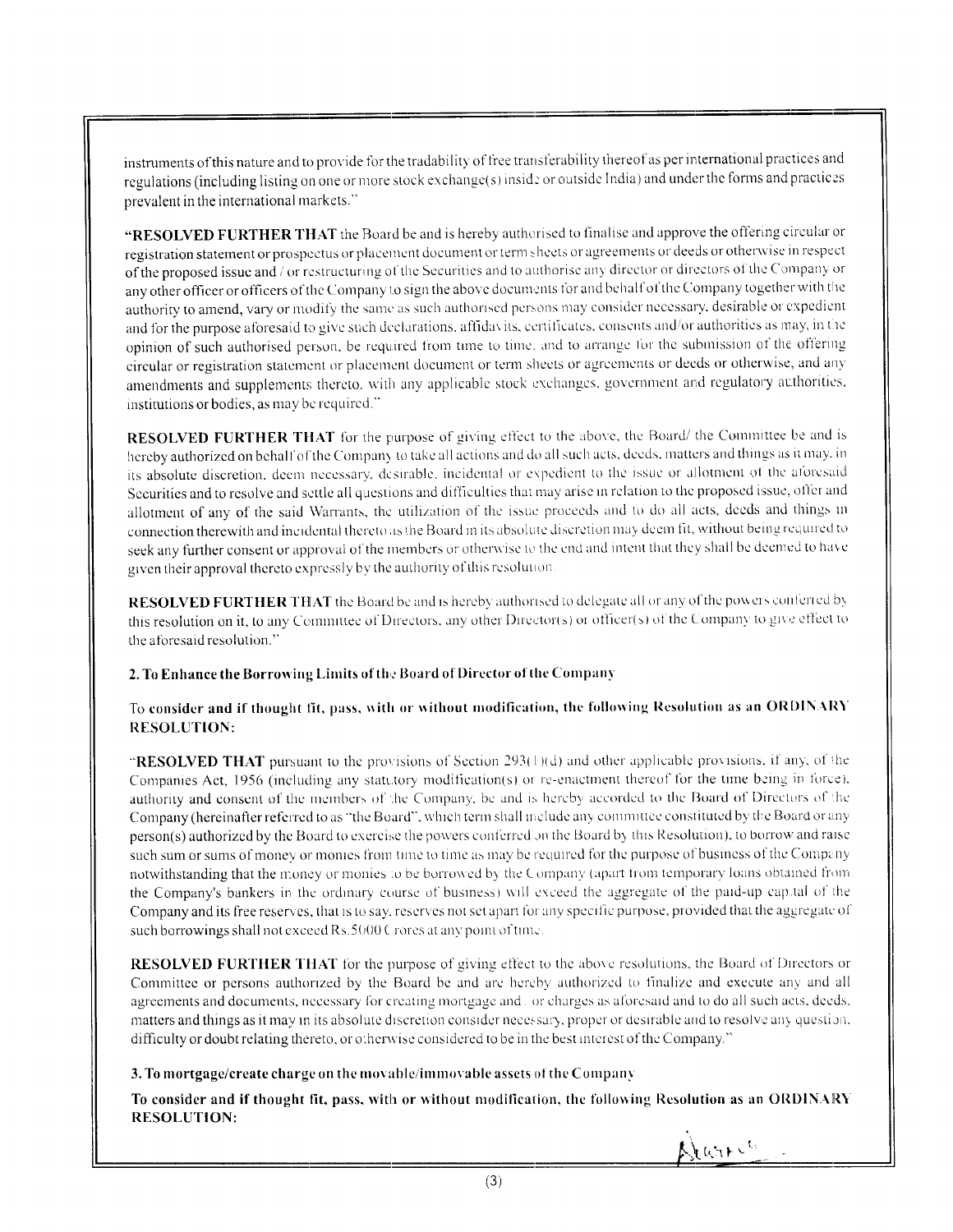"RESOLVED THAT pursuant to Section 293(1)(a) of the Companies Act, 1956 and any other applicable provisions thereof including any amendment or modifications thereof, the Board of Directors of the Company be and are hereby authorized to create securities by mortgaging charging the movable and/or immovable properties of the Company both present and future, including whole or substantially the whole of the undertaking(s) of the Company, in such form and manner as the Board of Directors may deem fit, for securing loans and/ or advances that may be obtained from any financial institutions/banks/body corporate(s) or persons together with interest, cost, charges, expenses and all other monies payable by the Company or by the subsidiary or group companies for the loan and/or financing facilities obtained with the consent of the Company, to the lenders, up to a value of and with in the overall borrowing limit of the Board of Directors as approved by the Shareholders from time to time.

RESOLVED FURTHER THAT for the purpose of giving effect to the above resolutions, the Board of Directors or Committee or persons authorized by the Board be and are hereby authorized to finalize and execute any and all agreements and documents, necessary for creating mortgage and / or charges as aforesaid and to do all such acts, deeds, matters and things as it may in its absolute discretion consider necessary, proper or desirable and to resolve any question, difficulty or doubt relating thereto, or otherwise considered to be in the best interest of the Company."

#### Item No. 4 To Increase the Authorised Share Capital of the Company

To consider and, if thought fit, pass, with or without modification(s), the following Resolution as an ORDINARY **RESOLUTION:** 

"RESOLVED THAT pursuant to the provisions of Section 16, 94 and other applicable provisions, if any, of the Companies Act, 1956 and the Article 4 of the Article of Association of the Company, the Authorized Share Capital of the Company be and is hereby increased from Rs. 30,00,00,000/- (Rupees Thirty Crore) divided into 15,00,00,000 (Fifteen Crore) equity shares of Rs. 2/- (Rupees Two) each to Rs. 40,00,00,000/- (Rupees Forty Crore) divided into 20,00,00,000 (Twenty Crore) equity shares of Rs.2/-(Rupees Two) each by creation of additional 5,00,00,000 (Five Crore) equaty shares of Rs. 2/-(Rupees Two) each ranking pari passu in all respect with the existing equity shares."

RESOLVED FURTHER THAT Clause V (Capital Clause) in the Memorandum of Association of the Company be and is hereby altered by substituting the same with the following:

V. "The Authorised Share Capital of the Company is Rs. 40,00,00,000 (Rupees Forty Crore) divided into 20,00,00,000 (Twenty Crore) equity shares of Rs. 2/- (Rupees Two) each with the power to increase or decrease, consolidate or subdivide the shares under the provisions of the Companies Act, 1956."

Date: October 8, 2012 Place: New Delhi

By Order of the Board For Educomp Solutions Limited

> $Sd/-$ Anil Sharma **Company Secretary**

Notes:

1. A MEMBER ENTITLED TO ATTEND AND VOTE IN THE ABOVE MEETING IS ENTITLED TO APPOINT ONE OR MORE PROXIES TO ATTEND AND ON A POLL, TO VOTE INSTEAD OF HIMSELF, PROXY NEED NOT BE A MEMBER.

 $2.$ Proxies in order to be effective should be lodged with the Company at the Registered Office of the Company at least 48 hours before the commencement of the meeting.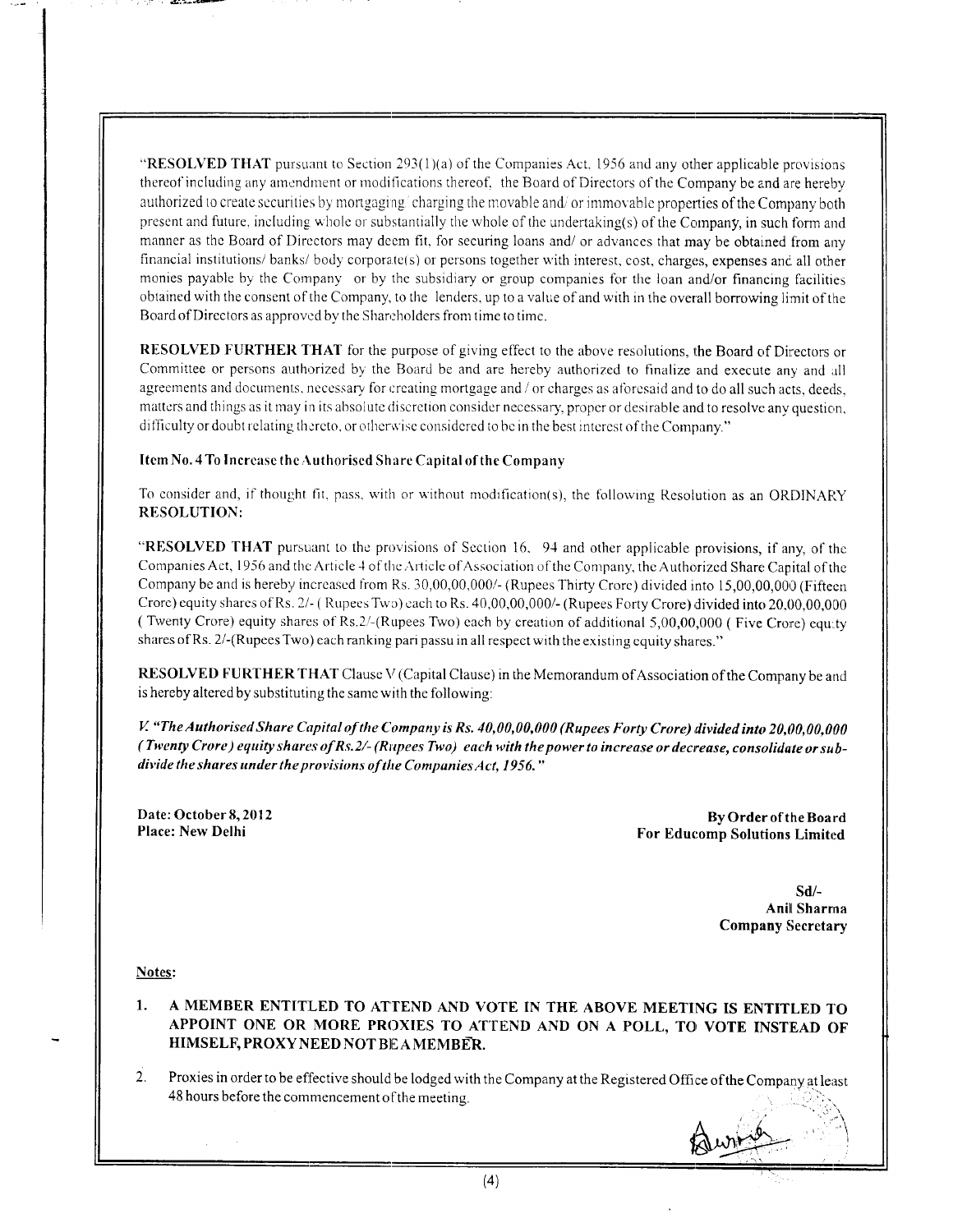The Ministry of Corporate Affairs (MCA), Govt. of India, has undertaken a 'Green Initiative in the Corporate  $3<sub>1</sub>$ Governance' by allowing paperless compliances by companies through electronic mode, vide its circulars dated April 21, 2011 and April 29, 2011. Your Company believes that this is a remarkable and necessitated initiative by MCA and requests all its Members to support in this noble cause.

All those members, who have not yet registered their email address with the Company or Depository Participant are requested to do the same at the earliest as your Company proposes to send communications/documents including Notices for General Meetings and Annual Reports from time to time in electronic mode to those members who have provided their e-mail addresses to their Depository Participants (DP) and in case you are holding share(s) in physical form you can send an email to investor.services@educomp.com giving details like Name and Folio No.

Members are requested to further note that they will be entitled to be furnished, free of cost, the physical copy of the documents sent by e-mail, upon receipt of a requisition from them, any time, as a Member of the Company.

Explanatory Statement pursuant to Section 173(2) of the Companies Act. 1956 in respect of aforementioned  $4.$ businesses is attached.

All documents referred to in the notice or in the accompanying explanatory statement are open for inspection by the members on all working days except Saturdays and public holidays between 11.00 a.m. to 1.00 p.m. prior to the date of Extraordinary General Meeting and will also be available for inspection at the Meeting.

EXPLANATORY STATEMENT PURSUANT TO SECTION 173(2) OF THE COMPANIES ACT, 1956.

## Item No. 1 : To Raise Funds By Issuance of Long Term Securities

Given the Company's future growth plans the Board considers it necessary to augment the long term resources of the Company by way of issuance of securities including equity shares, secured or unsecured debentures, bonds, warrants, or any other securities whether convertible or exchangeable into equity share or not, or any other equity related instrument of the Company or a combination of the foregoing including but not limited to a combination of equity shares with bonds and/or any other securities whether convertible or exchangeable into equity shares or not, and issue new foreign currency convertible bonds considering the prevailing market conditions and other relevant factors up to an aggregate amount of USD 250 million or equivalent amount, so however that issue of equity shares or of securities convertible or exchangeable into equity share can not exceeds USD 75 million or equivalent INR.

The Directors intend to deploy the net proceeds from the issue of further capital for funding any one or more of, (i) capital expenditure, (ii) general corporate purpose, (iii) strategic acquisitions, (iv) reduction of debt, or (v) consolidation of the ownership of our subsidiaries.

To enable the company to raise further funds by issuance of the long term securities under Section 81(1A) of the Companies Act 1956, a special resolution to that effect is required to be passed by the shareholders of the Company at the general meeting. Besides, the Company is required to comply with the provisions of the Securities and Exchange Board of India (Issue of Capital and Disclosure Requirements) Regulations. 2009.

The Board recommends the resolution for approval of the Members of the Company as a special Resolution

None of the Directors of the Company is concerned or interested in this resolution except to the extent of their shareholding in the Company, if any.

# Item no. 2: To Increase the Borrowing Powers of the Board of Directors

As per section 293(1) (d) of the Companies Act 1956, borrowings (apart from temporary loans obtained from the Company's bankers in ordinary course of business) by the Board beyond the aggregate of the paid up capital of the company and its free reserve requires approval from the shareholders of the Company.

DWIN'